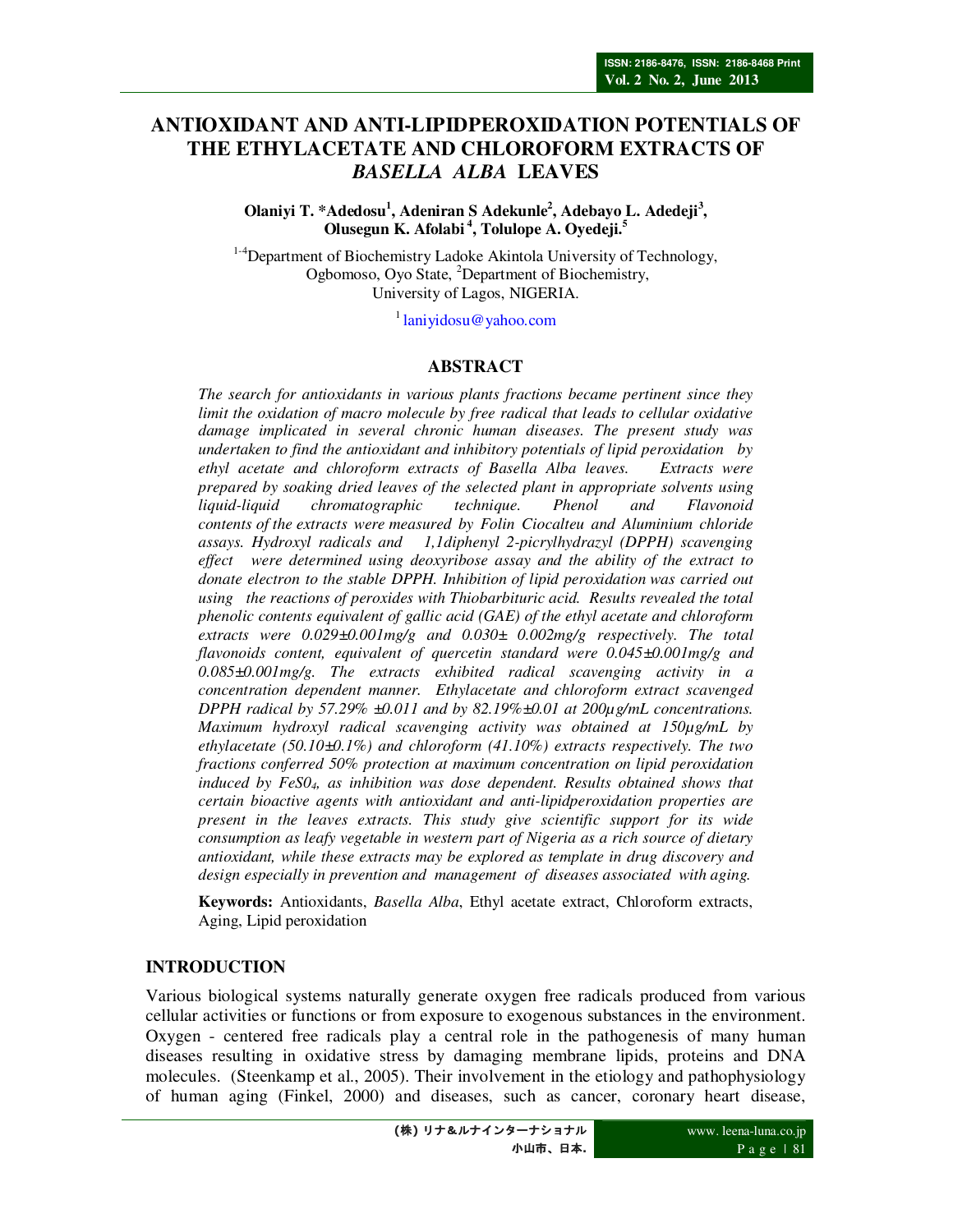Alzheimer's disease (Ames, 1983; Smith et al., 1996) neurodegenerative disorders, atherosclerosis, cataracts and inflammation (Aruoma, 1998) are well documented.

Considerable scientific evidence suggested that under situations of oxidative stress, reactive oxygen species (ROS) such as superoxide, hydroxyl, and peroxyl radicals are generated and the balance between anti-oxidation and oxidation is believed to be a crucial concept for maintaining a healthy biological system (Davies, 2000). However, the free radicals and ROS can be removed by the body s natural antioxidant defense such as the actions of glutathione peroxidase, catalase and superoxide dismutase (Aruoma, 1994).

Interestingly, overproduction of ROS arising from either the mitochondrial electron transport chain or excessive stimulation of NAD (P) H or from exposure to environmental pollutants such as cigarette, smoke, UV-rays, radiation and toxic chemicals (Valko et al., 2006) results in a weakened body defense system, hence creating the need to provide the body with a constant supply of plant chemicals (antioxidants) through dietary supplementation (Aliyu et al., 2010).

In recent years, antioxidants derived from natural sources mainly plants have been intensively used to prevent oxidative damage because of its advantages over synthetic ones; as they are easily obtained, economical and have slight or negligible effects (Onay–ucar et al., 2006).Thus, antioxidants may offer resistance against oxidative stress by scavenging free radicals as natural antioxidants which are present in herbs and spices and are responsible for inhibiting or preventing the deleterious consequences of oxidative stress as they have free radical scavenging ability mostly due to the presence of certain bioactive agents contained in them (Halliwell ., 1997).

*Basella alba* is a perennial vine belonging to the family *Basellaceae*. It is known as Malabar spinach, Red vine spinach, creeping spinach and Amunututu by the Yoruba,s of the southwestern Nigeria. It is commonly found in the tropical regions of the world, and is widely used as a leaf vegetable. *Basella alba* is a vigorous soft-stemmed climbing vine and grows up to 10m long. It has broad heart-shaped, thick semi-succulent green leaves, 5-12cm wide. The plant is a good source of vitamins A, and C, Iron and Calcium (Haskell et el, 2004). The leaf juice is used in Nepal to treat catarrh as its pastes are used externally to treat boils. The cooked leaves and stems are used as laxatives while the flowers are locally used as Antidote for poisons (Duke and Ayensu , 1985).

Although *Basella alba* has its various parts used for numerous purposes in folk medicines, the investigations of the antioxidant potential of its leaf extracts may help to evaluate the bioactive constituents of the plant as potential template for drug discovery using different antioxidant assays.

# **MATERIALS AND METHODS**

Basic laboratory materials such as weighing balance , P<sup>H</sup> meter, micropipette, spectrophotometer and glasswares were used for this work .Reagents includes; methanol,follin–ciocalteu, gallic acid,quercetin, sodium carbonate,thiobarbituric acid ,trichloroacetic acid, 2-deoxyribose ,1,1-dipheny-2-picrylhydrazyl radical (DPPH).All the reagents used were of pure analytical grade obtained from Sigma chemical company USA

## **Sample Collection and Preparation**

Basella alba plants were collected from the Baptist seminary garden Ogbomoso and authenticated by Drs Ogunkunle and Akintola of the botany unit of the Department of pure and applied Biology Ladoke Akintola University of Technology ,Ogbomoso .Fresh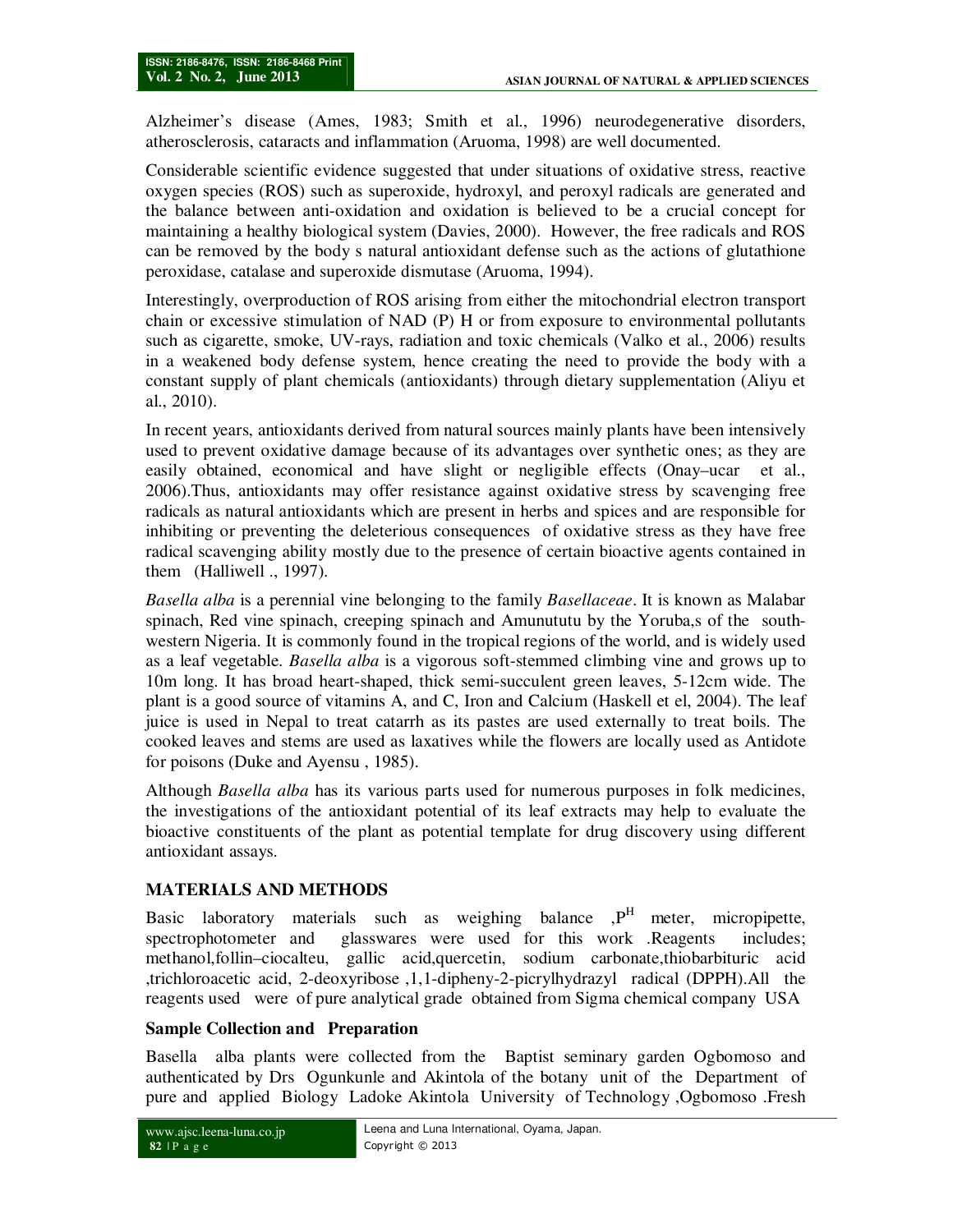healthy leaves of the plant were air –dried at room temperature and further powdered. About 10 grams of the powdered leaves was extracted in 100ml of methanol in the cold for 72 hours. The solvent was concentrated at temperature below  $40^{\circ}$ C and the resulting methanol extract was subjected to liquid-liquid chromatographic separation technique using chloroform and ethylacatate as the solvent to obtained their corresponding extracts ( Ogundipe et al.,2000).The resulting extracts obtained were used for determination of flavonoids, phenols,free radical scavenging activity and inhibition of lipid peroxidation.

## **Total flavonoids and phenol determination**

Flavonoids were determined using Aluminium chloride colorimetric method (Chang et al., 2002). The calibration curve was made by preparing quercetin solutions at different concentrations in methanol. Total phenol were determined by Folin ciocalteu reagent (Mc Donald et al.,2001).The phenol values were expressed in terms of gallic acid equivalent as the extracts and the standards were treated based on the experimental procedures while the flavonoids content of the extract were expressed in term of standard quercetin equivalence.

## **Radical scavenging assays and inhibition of lipid peroxidation**

The antioxidant activity of volatile compounds was measured in term of hydrogen donating or radical scavenging ability using the stable radical DPPH. DPPH scavenging potential of the extract was measured based on the scavenging ability of the stable 1,1-diphenyl-2 picrylhydrazyl ( DPPH ) radical by the extracts ( Mensor et al.,2001). The hydroxyl radicals scavenging effect and inhibition of lipid peroxidation were determined using deoxyribose assay (Halliwell et al .,1987) and the reactions of peroxides with Thiobarbituric acid using egg yolk homogenate as lipid rich media (Ruberto et al.,2000).

## **Statistical Analysis**

Statistical analysis were based on the Duncan `s experimental analysis with mean standard deviation of sample analysed using the student T test and  $p< 0.05$  i.e 95% level of significance or confidence limit ( Bliss , 1967).

# **RESULTS**

| Total phenolic content(mg/g)Gallic acid | Total phenolic content( $mg/g$ )Gallic |
|-----------------------------------------|----------------------------------------|
|                                         | acid Equivalent.(CHLOROFORM            |
|                                         | EXTRACT)                               |
| $\pm 0.001$<br>0.010                    | $0.001 \pm 0.0001$                     |
| $\pm 0.004$<br>0.014                    | $0.011 \pm 0.006$                      |
| 0.020<br>$+0.001$                       | $0.018 \pm 0.003$                      |
| 0.022<br>$\pm 0.004$                    | $0.022 \pm 0.004$                      |
| 0.029<br>$+0.001$                       | $0.030 \pm 0.002$                      |
|                                         | Equivalent.(ETHYLACETATE<br>EXTRACT)   |

| Table 1. Total phenolic content of the ethyl acetate and chloroform extracts of Basella Alba |  |
|----------------------------------------------------------------------------------------------|--|
| leaves $(mg/g, GAE)$ .                                                                       |  |

Mean Value  $\pm$  Standard deviation of three replicates.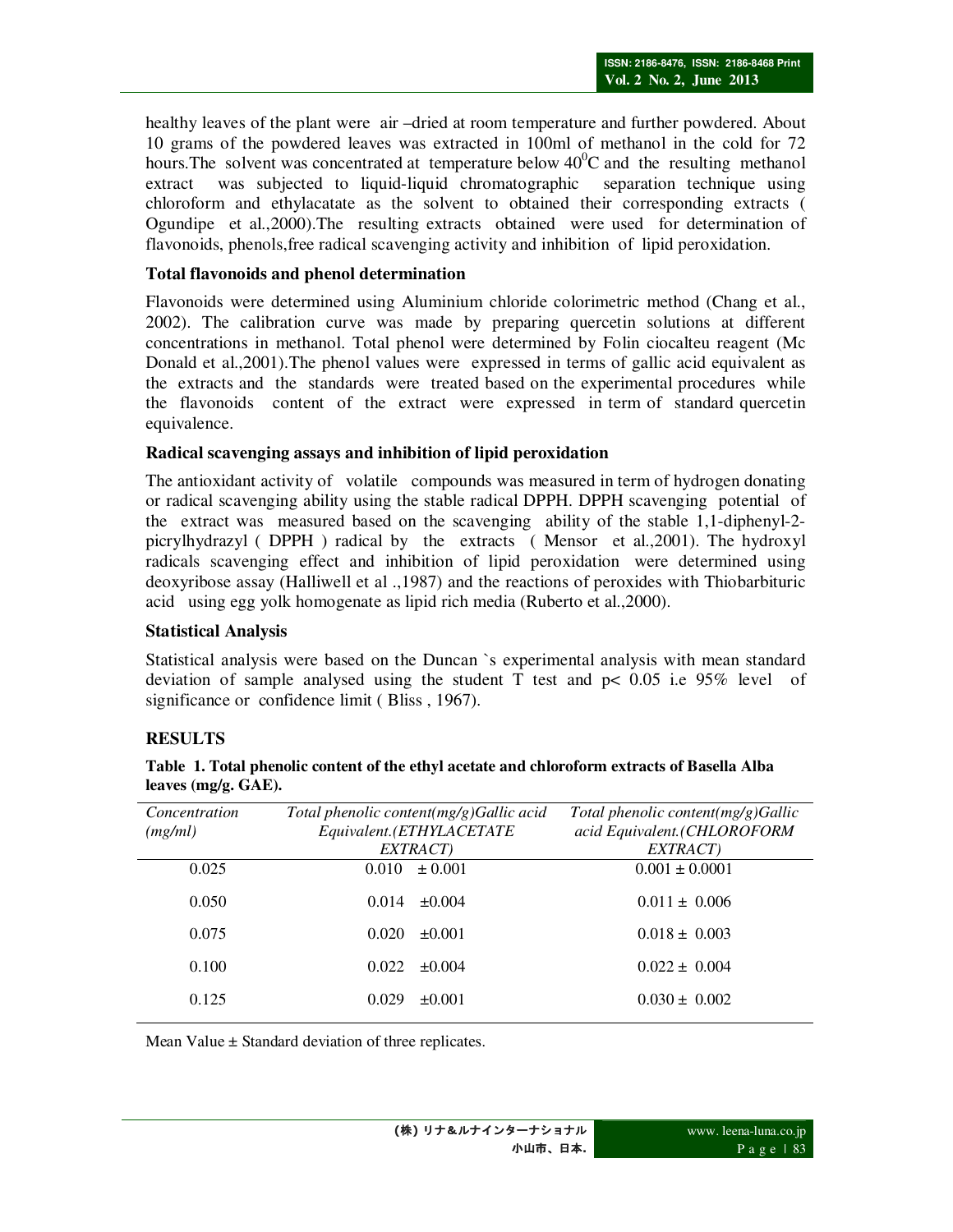| Concentration<br>(mg/ml) | Total flavonoids<br>content(mg/g) Quercetin<br>Equivalent.(ETHYLACETATE<br>EXTRACT) | Total flavonoids<br>content(mg/g) Quercetin<br>Equivalent.(CHLOROFORM<br>EXTRACT) |
|--------------------------|-------------------------------------------------------------------------------------|-----------------------------------------------------------------------------------|
| 0.025                    | $\pm 0.007$<br>0.010                                                                | $0.020 \pm 0.001$                                                                 |
| 0.050                    | 0.010<br>$\pm 0.004$                                                                | $0.025 \pm 0.003$                                                                 |
| 0.075                    | $0.010 \pm 0.005$                                                                   | $0.038 \pm 0.004$                                                                 |
| 0.100                    | 0.020<br>$\pm 0.001$                                                                | $0.060 \pm 0.001$                                                                 |
| 0.125                    | 0.045<br>$\pm 0.001$                                                                | $0.085 \pm 0.001$                                                                 |

### **Table 2. Total flavonoids content of the ethyl acetate and chloroform extracts of Basella Alba leaves ( mg/g. QE).**

Mean Value  $\pm$  Standard deviation of three replicates.

#### **Table 3. % DPPH radical scavenging activity of the ethyl acetate and chloroform extracts of Basella Alba leaves**

| Concentration $(\mu g/ml)$ | <i>%DPPH radical scavenging</i><br>activity.(ETHYLACETATE | %DPPHradicalscavenging<br>activity.(CHLOROFORM |
|----------------------------|-----------------------------------------------------------|------------------------------------------------|
|                            | EXTRACT)                                                  | EXTRACT)                                       |
| 25.00                      | $15.64 \pm 0.010$                                         | $40.25 \pm 0.010$                              |
| 50.00                      | $24.37 \pm 0.015$                                         | $42.13 \pm 0.015$                              |
| 75.00                      | $31.63 \pm 0.033$                                         | $65.38 \pm 0.025$                              |
| 100.00                     | $36.97 \pm 0.065$                                         | $67.60 \pm 0.028$                              |
| 125.00                     | $45.98 \pm 0.001$                                         | $70.36 \pm 0.056$                              |
| 150.00                     | $51.32 \pm 0.170$                                         | $78.74 \pm 0.130$                              |
| 175.00                     | $51.85 \pm 0.233$                                         | $81.07 \pm 0.040$                              |
| 200.00                     | $57.29 \pm 0.940$                                         | $82.19 \pm 0.010$                              |
|                            |                                                           |                                                |

Mean Value  $\pm$  Standard deviation of three replicates.

### **Table 4. % Hydroxyl radical scavenging activity of the ethyl acetate and chloroform extracts of Basella Alba leaves.**

| Concentration<br>$(\mu g/ml)$ | %Hydroxylradicalscavenging<br>activity.(ETHYLACETATE<br>EXTRACT) | %Hydroxylradicalscavenging<br>activity.(CHLOROFORM EXTRACT) |
|-------------------------------|------------------------------------------------------------------|-------------------------------------------------------------|
| 25.00                         | $40.20 \pm 0.060$                                                | $39.70 \pm 0.077$                                           |
| 50.00                         | $42.40 \pm 0.050$                                                | $37.70 \pm 0.085$                                           |
| 75.00                         | $42.90 \pm 0.081$                                                | $39.95 \pm 0.100$                                           |
| 100.00                        | $45.66 \pm 0.100$                                                | $40.12 \pm 0.122$                                           |
| 125.00                        | $47.50 \pm 0.120$                                                | $40.76 \pm 0.254$                                           |
| 150.00                        | $50.10 \pm 0.114$                                                | $41.10 \pm 0.342$                                           |

Mean Value ± Standard deviation of three replicates.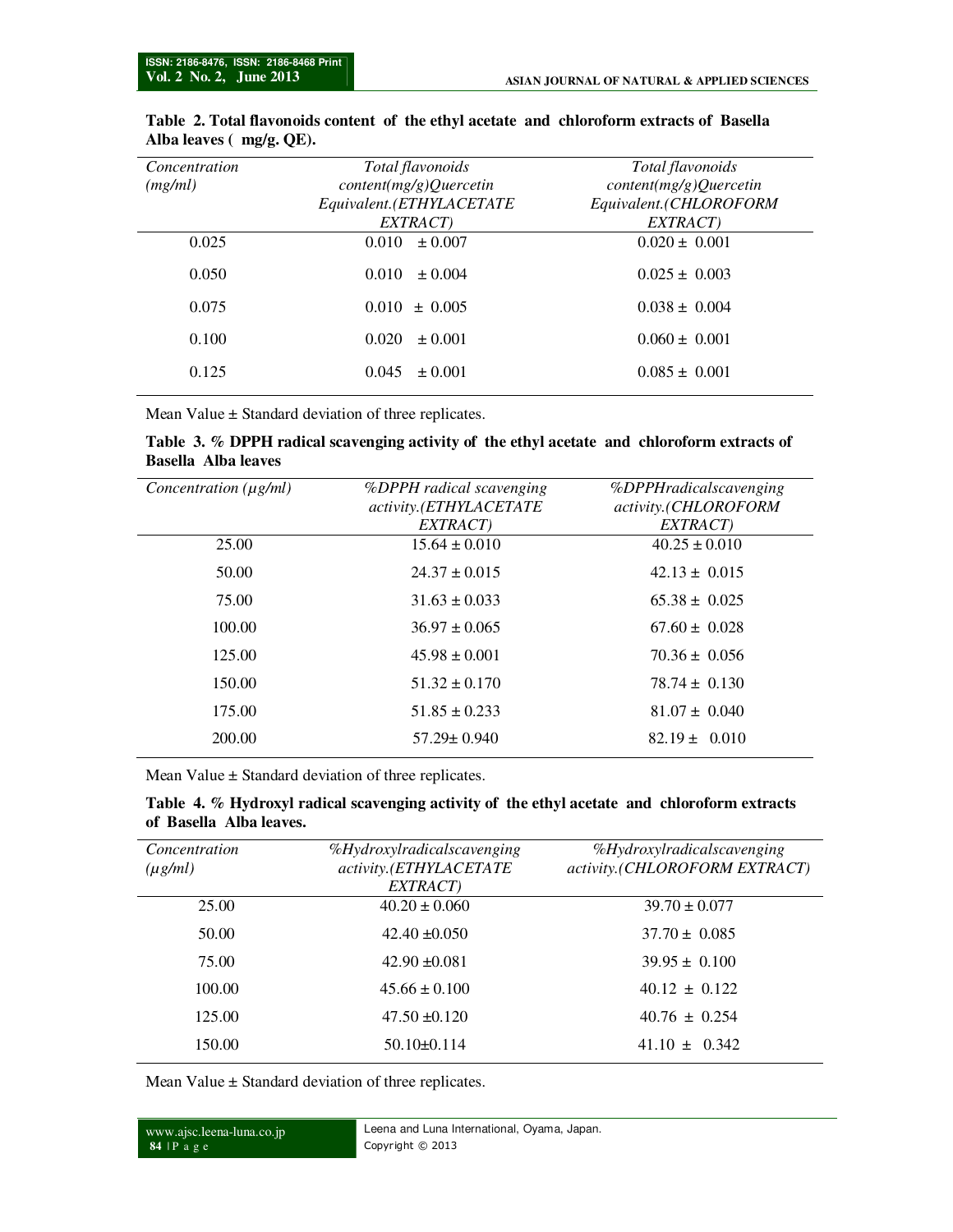| Concentration | %Inhibitionoflipidperoxidation. | %Inhibitionoflipidperoxidation. |
|---------------|---------------------------------|---------------------------------|
| $(\mu g/ml)$  | (ETHYLACETATE EXTRACT)          | (CHLOROFORM EXTRACT)            |
| 50.00         | $47.80 \pm 0.501$               | $51.80 \pm 1.643$               |
| 100.00        | $55.20 \pm 0.654$               | $52.60 \pm 1.901$               |
| 150.00        | $67.20 \pm 0.902$               | $52.90 \pm 1.988$               |
| 200.00        | $69.60 \pm 1.100$               | $57.40 \pm 1.001$               |
| 250.00        | $76.30 \pm 1.178$               | $59.00 \pm 1.768$               |
| 300.00        | $78.90 \pm 2.220$               | $63.40 \pm 3.021$               |
|               |                                 |                                 |

**Table 5. % Inhibition of lipid peroxidation by the ethyl acetate and chloroform extracts of Basella Alba leaves.** 

Mean Value  $\pm$  Standard deviation of three replicates.

## **DISCUSSION**

Many plant constituents have been reported to have free radical scavenging activity (Aruoma, 1998). Interestingly, flavonoids and other phenolic compounds of plant origin have been reported as scavengers of free radicals and inhibitors of lipid peroxidation (Takanami et al., 2000). The medicinal properties of folk plants are mainly attributed to the presence of phenolic compounds mostly flavonoids, phenolic acids and antioxidant micronutrients (Repetto and Liesuy 2002).Therefore it is pertinent to explore these herbs and plants which are capable of producing naturally occurring antioxidants.The results of the analysis of the total phenol content in the extracts are shown in table 1.The Total phenol contents expressed as gallic acid equivalent were  $0.029 \text{ mg/g}$  and  $0.030 \text{ mg/g}$  for the ethylacetate and chloroform extracts respectively. Plant phenols present in fruits and vegetables have received considerable attention because of their potential antioxidants activities (Gulcin et al., 2002). They are regarded to be the most important antioxidative components of plants while the correlations between the concentrations of plant phenolics and their total antioxidant capabilities have been reported (McDonald et al., 2001).

 Flavonoids are a group of naturally occurring compounds with powerful antioxidant properties widely distributed in the plant kingdom (Halliwell, 1997). The results of the total flavonoids expressed in Quercetin equivalent are shown in table 2. The total flavonoids expressed in the ethyl acetate and chloroform extracts are 0.450 mg/g and 0.850mg/g respectively. This result may be attributed to the presence of phenolic compounds especially flavonoids which has been shown to have antioxidant property of natural plant products (Gulein et al., 2006).

The advent of reactive oxygen species (ROS) and free radical generation from various cellular activities have been well documented. In mitochondria, part of the electrons transported by the respiratory chain is delivered to oxygen in a process generating superoxide anion,  $O_2$ , and subsequently H2O2 and reactive oxy and peroxy radicals (Murphy, 2009). While this fraction may be as high as 2-3% *in vitro*, chronic production of reactive oxygen species (ROS) by mitochondria *in vivo* is probably much lower (Murphy, 2009). Also under physiological conditions, oxidants and pro-oxidants such as superoxide  $(O_2)$  and hydrogen peroxide  $(H_2O_2)$  producing ROS have been implicated in apoptosis and other related diseases such as hypertension, arteriosclerosis, cancer and diabetes (Koren et al., 2001; Doughan et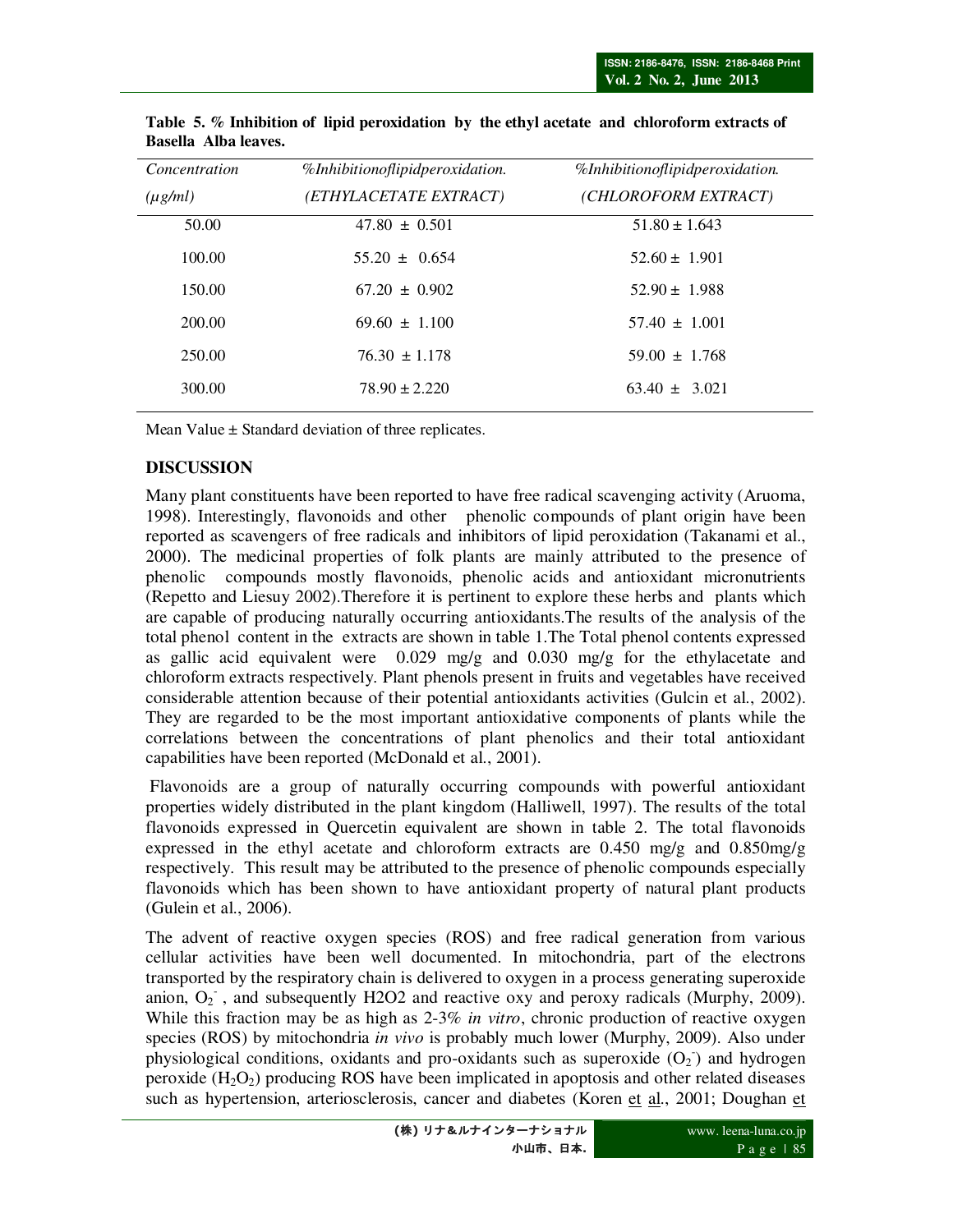al.,2008). DPPH is a stable free radical and can be reduced in the presence of an antioxidant molecule; its usage has been widely applied for evaluating antioxidant activity in a number of studies (Brand-williams et al., 1995). The ability of a molecule to donate a hydrogen atom to a radical determines its antioxidant potentials. DPPH accepts an hydrogen atom from an antioxidant and becomes a stable diamagnetic molecule .The percentage DPPH radical scavenging activity of the two extracts shows scavenging activity to be dose dependent (table 3 ). Although at the maximum concentrations, the ethyl acetate extract scavenged the radical by 52.29% while the chloroform extract scavenged the radical by 82.191% compared with vitamin C (92.50 %).

 Hydroxyl radicals (OH. ) are known to be the most toxic and reactive of all free radicals because of its ability to diffuse through cellular constituents. It initiates the oxidation of cell membrane lipids ( Halliwell and Gutteridge 1985), yielding malondialdehyde which is mutagenic and carcinogenic (Miyake and Shibamoto , 1997). Results of the percentage hydroxyl radical scavenging activity are reported in table 4. The percentage scavenging activity increases in a dose-dependent manner with the two extracts. Maximum scavenging activities of 50.10 % and 41.10 % at 150 $\mu$ g/ml were obtained from the ethyl acetate and chloroform extracts respectively. An indication that the bioactive components of the extracts have the potential to scavenge hydroxyl radicals and maintain membrane integrity.

The higher burden of free radicals causes imbalance in homeostatic phenomena between oxidants and antioxidants in the body (Tiwari, 2001). This imbalance leads to oxidative stress that is being suggested as the root cause of aging and various human diseases such as atherosclerosis, stroke, diabetes, cancer and neurodegenerative diseases (Doughan et al., 2008). Peroxidation of lipid is a natural phenomenon and occurs on its exposure to oxygen. Recently, free radicals-induced lipid peroxidation has gained much importance because of its involvement in several pathological conditions such as aging, wound healing, oxygen toxicity, liver disorders, inflammations etc. The results of this investigation showed that the extracts inhibited lipid peroxidation in a dose dependent manner (table 5).The ethyl acetate extract inhibited lipid peroxidation maximally by 78.90% compared with the chloroform extract with 63.40% inhibition. The two extracts conferred 50% protection at maximum concentrations while the property shown by the extracts could be attributed to the presence of phenolic compounds which has been shown to be correlated to the antioxidant property of natural plant products. (Gulcin, 2006).

# **CONCLUSION**

Results obtained from this study shows that certain bioactive agents with antioxidant and anti-lipidperoxidation properties are present in the *Basella alba* leaves extracts. This study gives scientific support for its wide consumption as leafy vegetable in western Nigeria, while these extracts may be explored as template in drug discovery and design especially for the management and prevention of diseases associated with oxidative damage, tissue degenerations and aging.

# **AKNOWLEDGEMENTS**

The authors wish to acknowledge Dr. Ogunkunle and Dr. Akintola of the Botany Unit, Department of Pure and Applied Biology, Ladoke Akintola University of Technology Ogbomoso, Nigeria for identification of the plant and supplying detail information about the plant.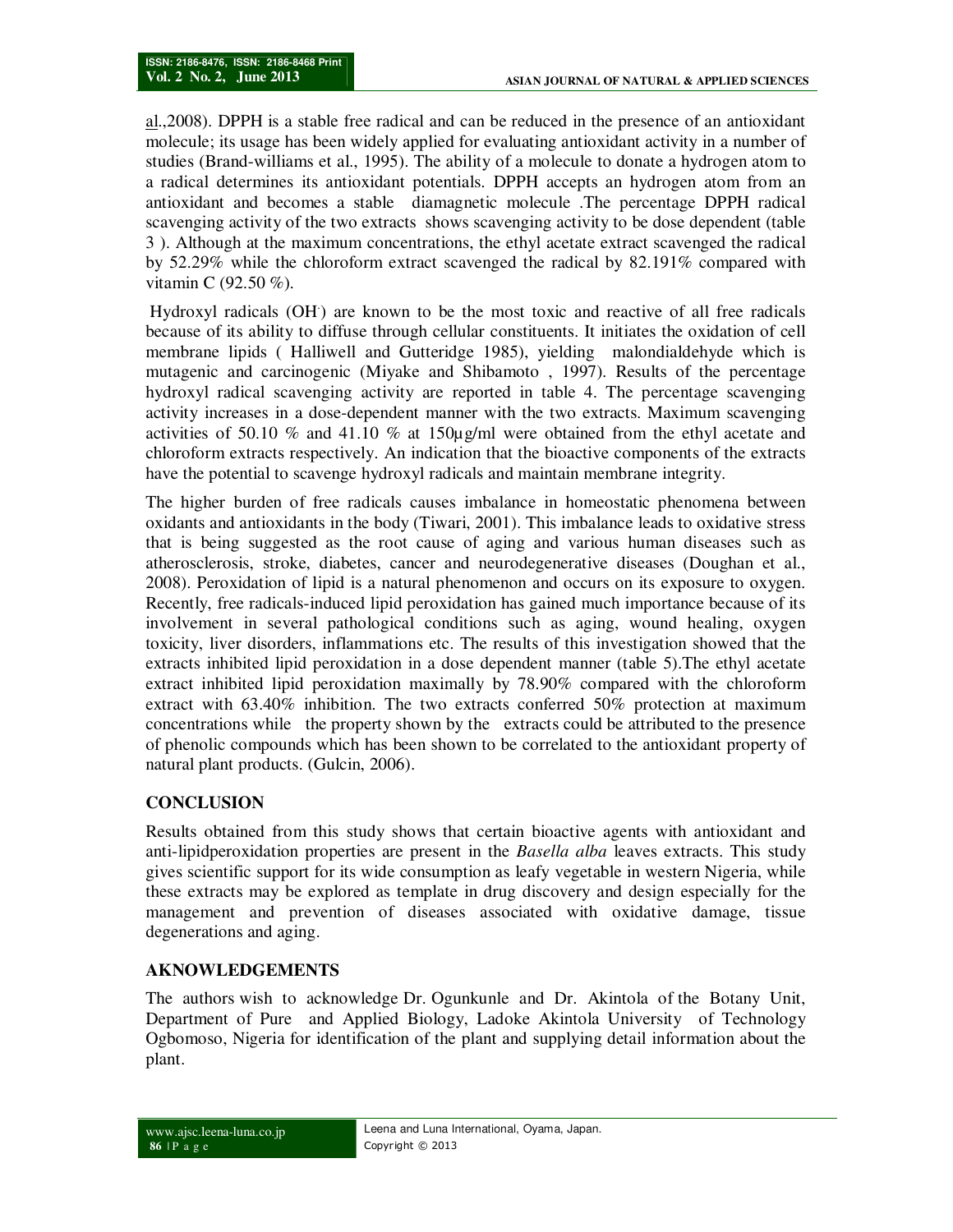## **REFERENCES**

- Aliyu, A. B., Ibrahim, H., Musa, A. M., Ibrahim, M. A., Oyewale, A. O. & Amupitan, J. O. (2010). Invitro Evaluation of Antioxidant Activity of Anisopus mannii. *African Journal of Biotechnology.* 9(16):2437-2441.
- Ames, B. N. (1983). Dietary Carcinogens and anticarcinogens: Oxygen Radicals and Degenerative Diseases. *Science* 221:1256-1264
- Arouma, O. I. (1994). Nutrition and Health Aspect of Free Radical and Antioxidants. *Food Chem. Toxicol*. 32:671-683
- Arouma, O. I. (1998). Free Radicals, Oxidative Stress and antioxidants in Human Health and Disease. *J. Am. Oil Chem. Soc.* 75:199-212
- Bliss, C. I. (1967). *Statistics in Biology, Statistical Methods for research in the natural sciences*, 1, McGraw Hill Book Company, NY, pp:558.
- Brand-Williams, W. (1995). Use of a free radical method to evaluate antioxidant activit*y*. *Food Science Technology (London)* 28:25-30.
- Chang, C. C., Yang, M. H., Wen, H. M. & Chern, J. C. (2002). Estimation of Total Flavonoid content of Propolis by two complementary colorimetric methods. J*. Food Drug Analysis,* 10:178-182
- Davies, K. J. A. (2000). Oxidative Stress, Antioxidant Defences and Damage, removal, repair and Replacement systems. *IUBMB Life.* %50:279-289.
- Doughan & Joan, E. K. (2008). The comprehensive Bio-Bibliography (review), Volume 64 Number 3. pp 514-516DOI 10.135/not 2008.0021.
- Duke, J. A. & Ayensu, E. S. (1985). *Medicinal Plants of China*. Reference Publication Inc.
- Finkel, T. (2000). Oxidants, Oxidative Stress and The Biology of Aging. *Nature* 408:239- 248.
- Gulcin, I., Buyukokuroglu, M. E., Oktay, M. & Kufrevioglu, O. I. (2002). On the invitro antioxidant properties of Melatonin. *J. Pineal Res*. 33(3):167-171.
- Gulcin, I. (2006). Antioxidant and activity of caffeic acid (3,4-dihydroxycinnamic acid). *Toxicology* 217:213-220.
- Gulein, I. (2006). Antioxidant and antiradical activities of L-carnitine. *Life Sci.,* 78:803-811.
- Halliwell, B. (1997). Antioxidants and Human Disease: A General Introduction. *Nutr. Rev*.; 52:253-265.
- Halliwell. B. & Guitteridge, J. M. C. (1985). Role of Free Radicals and Catalytic metal ions in Human Disease: an overview. *Method Enzymol*.; 186:1-85.
- Haskel, M. J. (2004). Daily consumption of Indian Spinach (*Baselle alba*) or Sweet potatoes has positive effect on total-body vitamin A store in Bangladeshi men. *Ame. J. Clin*. 80(3):705-714.
- Koren, R., Hadari-Naor, I., Zuck, E., Rotem, C., Liberman, U.A. & Ravid, A. (2001). Mitochondrial Complex I Inhibitor Rotenone Induces Apoptosis. www.adultmito.net/wpcontent/upload.i-inflammatory 12 /08/2010.
- McDonald, S., Prenzler, P. D., Autolovich, M. & Roberds, K. (2001). Phenolic content and Antioxidant activity of Olive extracts. *Food Chem*. 73:73